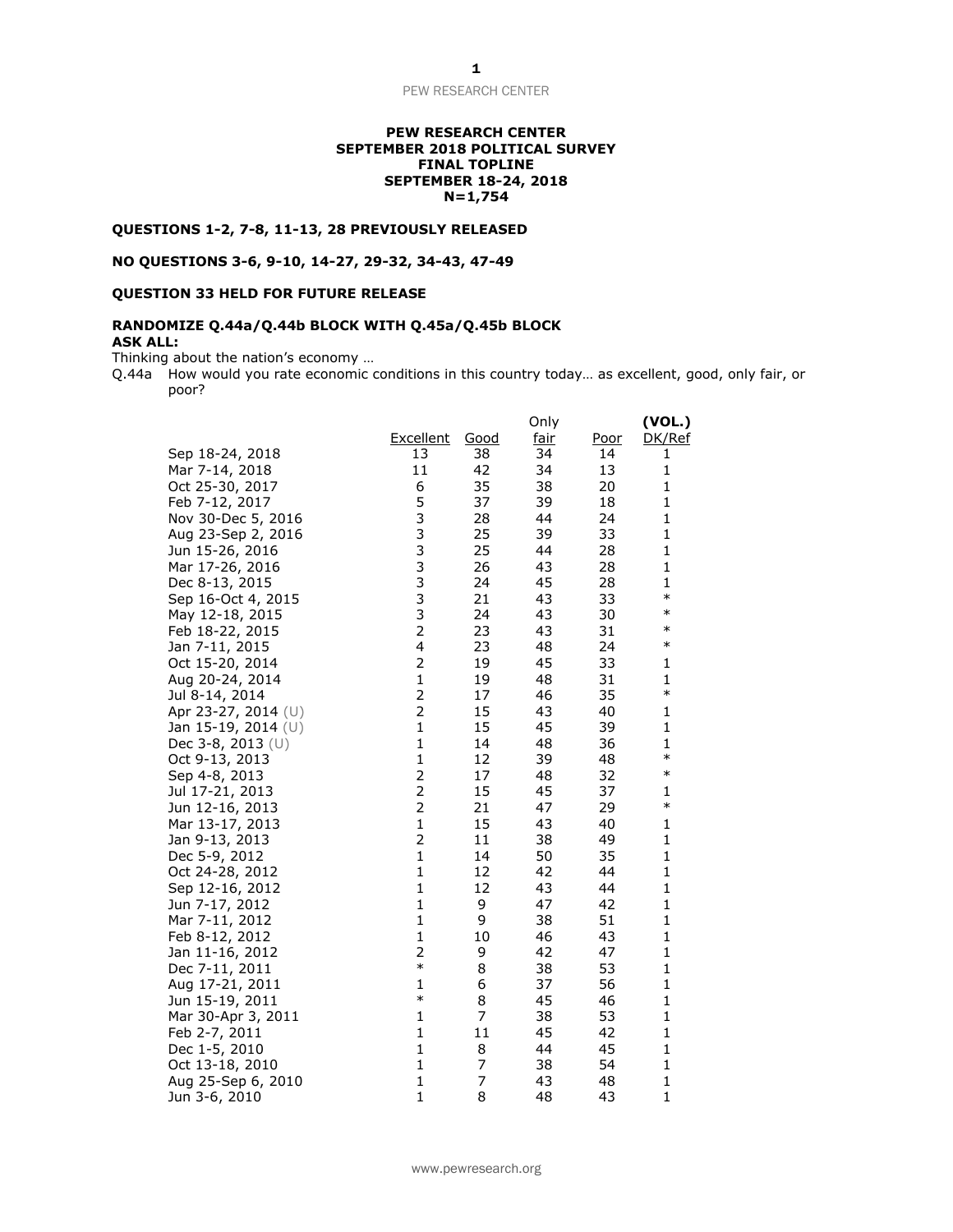# **Q.44a CONTINUED…**

|                            |                         |      | Only |      | (VOL.)                  |
|----------------------------|-------------------------|------|------|------|-------------------------|
|                            | <b>Excellent</b>        | Good | fair | Poor | DK/Ref                  |
| Apr 21-26, 2010            | $\ast$                  | 11   | 39   | 49   | 1                       |
| Mar 10-14, 2010            | 1                       | 6    | 39   | 53   | 1                       |
| Feb 3-9, 2010              | $\mathbf{1}$            | 7    | 38   | 53   | $\mathbf{1}$            |
| Dec 9-13, 2009             | $\mathbf{1}$            | 7    | 41   | 50   | $\mathbf{1}$            |
| Oct 28-Nov 8, 2009         | $\ast$                  | 8    | 41   | 50   | 1                       |
| Sep 30-Oct 4, 2009         | 1                       | 8    | 43   | 48   | 1                       |
| Aug 11-17, 2009            | $\ast$                  | 8    | 38   | 52   | 2                       |
| Jun 10-14, 2009            | $\mathbf{1}$            | 8    | 39   | 52   | 1                       |
| Mar 9-12, 2009             | $\ast$                  | 6    | 25   | 68   | 1                       |
| Feb 4-8, 2009              | $\ast$                  | 4    | 24   | 71   | 1                       |
| December, 2008             | $\ast$                  | 7    | 33   | 59   | 1                       |
| November, 2008             | 1                       | 6    | 28   | 64   | 1                       |
| Late October, 2008         | $\ast$                  | 7    | 25   | 67   | $\mathbf{1}$            |
| Early October, 2008        | 1                       | 8    | 32   | 58   | 1                       |
| Late September, 2008       | $\ast$                  | 7    | 27   | 65   | 1                       |
| July, 2008                 | $\mathbf{1}$            | 9    | 39   | 50   | 1                       |
| April, 2008                | $\mathbf{1}$            | 10   | 33   | 56   | ∗                       |
| March, 2008                | $\mathbf{1}$            | 10   | 32   | 56   | 1                       |
| Early February, 2008       | $\mathbf{1}$            | 16   | 36   | 45   | 2                       |
| January, 2008              | 3                       | 23   | 45   | 28   | $\mathbf 1$             |
| November, 2007             | 3                       | 20   | 44   | 32   | 1                       |
| September, 2007            | 3                       | 23   | 43   | 29   | $\overline{c}$          |
| June, 2007                 | 6                       | 27   | 40   | 25   | 2                       |
| February, 2007             | 5                       | 26   | 45   | 23   | $\mathbf{1}$            |
| December, 2006             | 6                       | 32   | 41   | 19   | $\overline{\mathbf{c}}$ |
| Early November, 2006 (RVs) | 9                       | 35   | 37   | 17   | 2                       |
| Late October, 2006         | 6                       | 27   | 40   | 25   | $\overline{2}$          |
| September, 2006            | 5                       | 32   | 41   | 20   | 2                       |
| March, 2006                | $\overline{\mathbf{4}}$ | 29   | 44   | 22   | $\mathbf{1}$            |
| January, 2006              | 4                       | 30   | 45   | 19   | 2                       |
| Early October, 2005        | $\overline{\mathbf{c}}$ | 23   | 45   | 29   | 1                       |
| Mid-September, 2005        | 3                       | 28   | 44   | 24   | 1                       |
| Mid-May, 2005              | 3                       | 29   | 47   | 20   | $\mathbf{1}$            |
| January, 2005              | 3                       | 36   | 45   | 15   | $\mathbf{1}$            |
| December, 2004             | 3                       | 33   | 43   | 20   | 1                       |
| Early November, 2004 (RVs) | 5                       | 31   | 37   | 26   | 1                       |
| Mid-September, 2004        | $\overline{4}$          | 34   | 40   | 20   | 2                       |
| August, 2004               | 3                       | 30   | 45   | 21   | $\mathbf{1}$            |
| Late April, 2004           | 4                       | 34   | 38   | 22   | 2                       |
| Late February, $20041$     | $\overline{2}$          | 29   | 42   | 26   | $\mathbf{1}$            |

# **RANDOMIZE Q.44a/Q.44b BLOCK WITH Q.45a/Q.45b BLOCK ASK ALL:**

Q.44b A year from now, do you expect that economic conditions in the country as a whole will be better than they are at present, or worse, or just about the same as now?

|                    |        |       |      | (VOL.)        |
|--------------------|--------|-------|------|---------------|
|                    | Better | Worse | Same | DK/Ref        |
| Sep 18-24, 2018    | 32     | 25    | 41   |               |
| Mar 7-14, 2018     | 34     | 25    | 40   |               |
| Oct 25-30, 2017    | 32     | 29    | 37   |               |
| Feb 7-12, 2017     | 38     | 32    | 28   | $\mathcal{P}$ |
| Nov 30-Dec 5, 2016 | 37     | 28    | 33   |               |
| Aug 23-Sep 2, 2016 | 26     | 20    | 44   | 10            |

<sup>1</sup> Earlier trends available from Gallup.

 $\overline{a}$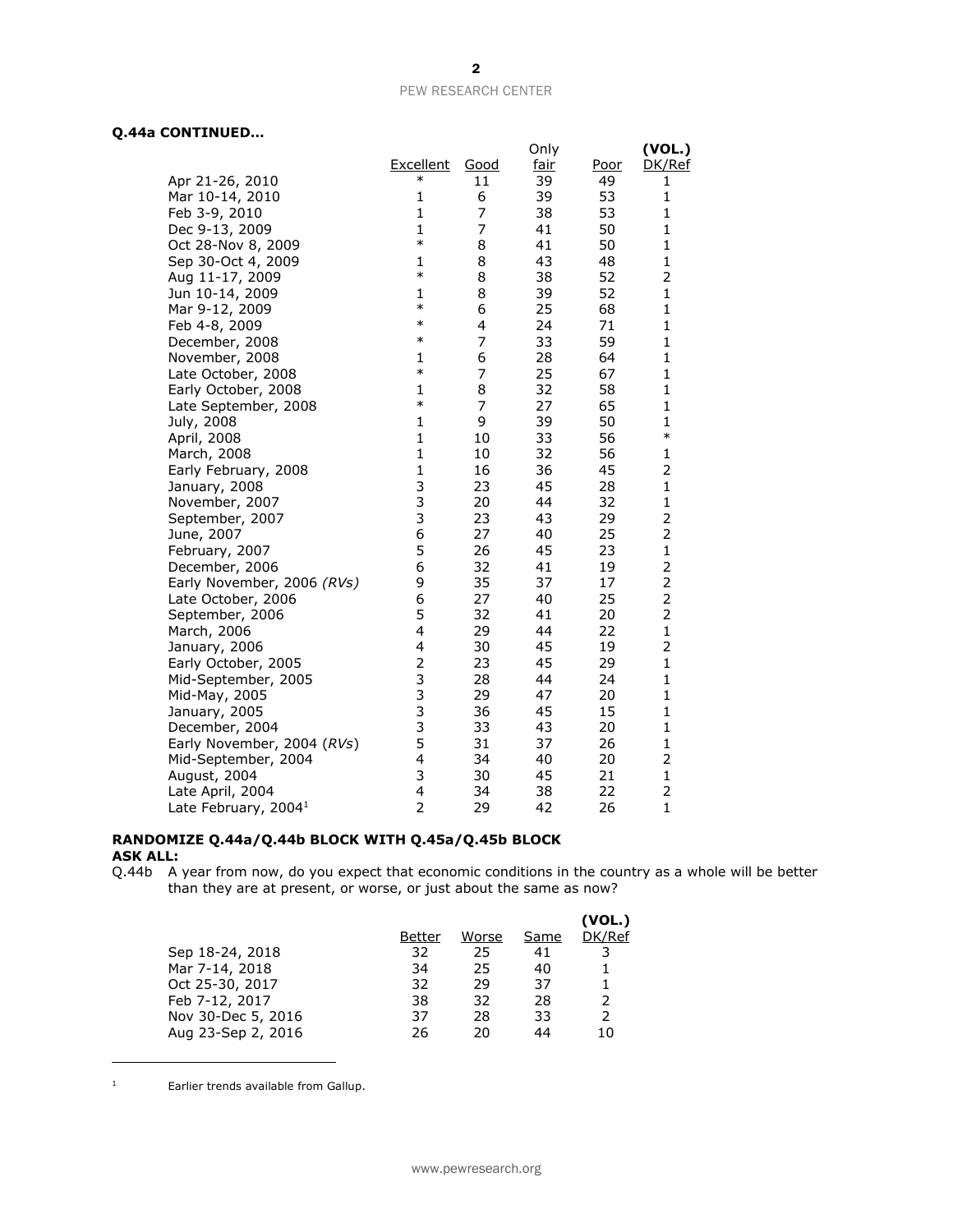# **Q.44b CONTINUED…**

|                                       |               |          |          | (VOL.)                        |
|---------------------------------------|---------------|----------|----------|-------------------------------|
|                                       | <u>Better</u> | Worse    | Same     | DK/Ref                        |
| Jun 15-26, 2016                       | 29            | 13       | 54       | 5                             |
| Mar 17-26, 2016                       | 22            | 17       | 55       | 6                             |
| Dec 8-13, 2015                        | 20            | 22       | 54       | 4                             |
| Sep 16-Oct 4, 2015                    | 23            | 21       | 53       | 3                             |
| May 12-18, 2015                       | 25            | 20       | 53       | 2                             |
| Feb 18-22, 2015                       | 27<br>31      | 20<br>17 | 52<br>51 | 1<br>$\mathbf 1$              |
| Jan 7-11, 2015<br>Oct 15-20, 2014     | 27            | 21       | 50       | 3                             |
| Aug 20-24, 2014                       | 22            | 22       | 54       | $\overline{2}$                |
| Jul 8-14, 2014                        | 26            | 22       | 51       | $\mathbf 1$                   |
| Apr 23-27, 2014 (U)                   | 25            | 24       | 49       | 2                             |
| Jan 15-19, 2014 (U)                   | 27            | 22       | 50       | $\mathbf{1}$                  |
| Oct 9-13, 2013                        | 25            | 28       | 44       | 3                             |
| Sep 4-8, 2013                         | 28            | 25       | 46       | 1                             |
| Jun 12-16, 2013                       | 33            | 19       | 47       | $\mathbf{1}$                  |
| Mar 13-17, 2013                       | 25            | 32       | 41       | $\mathbf 1$                   |
| Jan 9-13, 2013                        | 33            | 25       | 40       | 2                             |
| Dec 5-9, 2012                         | 37            | 25       | 36       | $\overline{2}$                |
| Sep 12-16, 2012<br>Jun 7-17, 2012     | 43<br>34      | 8<br>11  | 42<br>50 | 8<br>5                        |
| Mar 7-11, 2012                        | 44            | 14       | 38       | 4                             |
| Feb 8-12, 2012                        | 44            | 10       | 42       | 3                             |
| Jan 11-16, 2012                       | 34            | 16       | 46       | 3                             |
| Dec 7-11, 2011                        | 28            | 18       | 50       | 4                             |
| Aug 17-21, 2011                       | 29            | 18       | 50       | 2                             |
| Jun 15-19, 2011                       | 29            | 23       | 46       | $\overline{2}$                |
| Oct 13-18, 2010                       | 35            | 16       | 45       | 4                             |
| Apr 21-26, 2010                       | 42            | 19       | 36       | 3                             |
| Feb 3-9, 2010                         | 42            | 16       | 40       | 3                             |
| Dec 9-13, 2009                        | 42            | 17       | 38       | $\frac{3}{2}$                 |
| Oct 28-Nov 8, 2009                    | 39<br>45      | 19<br>15 | 39<br>38 | 3                             |
| Sep 30-Oct 4, 2009<br>Aug 11-17, 2009 | 45            | 19       | 33       | 3                             |
| Jun 10-14, 2009                       | 48            | 16       | 34       | 2                             |
| Mar 9-12, 2009                        | 41            | 19       | 37       | 3                             |
| Feb 4-8, 2009                         | 40            | 18       | 38       | 4                             |
| December, 2008                        | 43            | 17       | 36       | 4                             |
| Early October, 2008                   | 46            | 16       | 30       | 8                             |
| July, 2008                            | 30            | 21       | 41       | 8                             |
| March, 2008                           | 33            | 22       | 39       | 6                             |
| January, 2008                         | 20            | 26       | 48       | 6                             |
| September, 2007<br>June, 2007         | 19<br>16      | 23<br>24 | 53<br>55 | 5<br>5                        |
| February, 2007                        | 17            | 20       | 58       | 5                             |
| December, 2006                        | 22            | 18       | 56       | 4                             |
| September, 2006                       | 16            | 25       | 55       | 4                             |
| January, 2006                         | 20            | 22       | 55       | 3                             |
| Early October, 2005                   | 20            | 32       | 45       |                               |
| Mid-September, 2005                   | 18            | 37       | 43       | $\frac{3}{2}$                 |
| Mid-May, 2005                         | 18            | 24       | 55       | 3                             |
| January, 2005                         | 27            | 18       | 52       | 3                             |
| August, 2004                          | 36            | 9        | 47       | 8                             |
| Late February, 2004                   | 39            | 12       | 41       | 8                             |
| September, 2003                       | 37            | 17       | 43       | 3                             |
| May, 2003                             | 43<br>33      | 19       | 35       | 3<br>$\overline{\mathcal{I}}$ |
| Late March, 2003<br>January, 2003     | 30            | 23<br>20 | 37<br>44 | 6                             |
| January, 2002                         | 44            | 17       | 36       | 3                             |
|                                       |               |          |          |                               |

www.pewresearch.org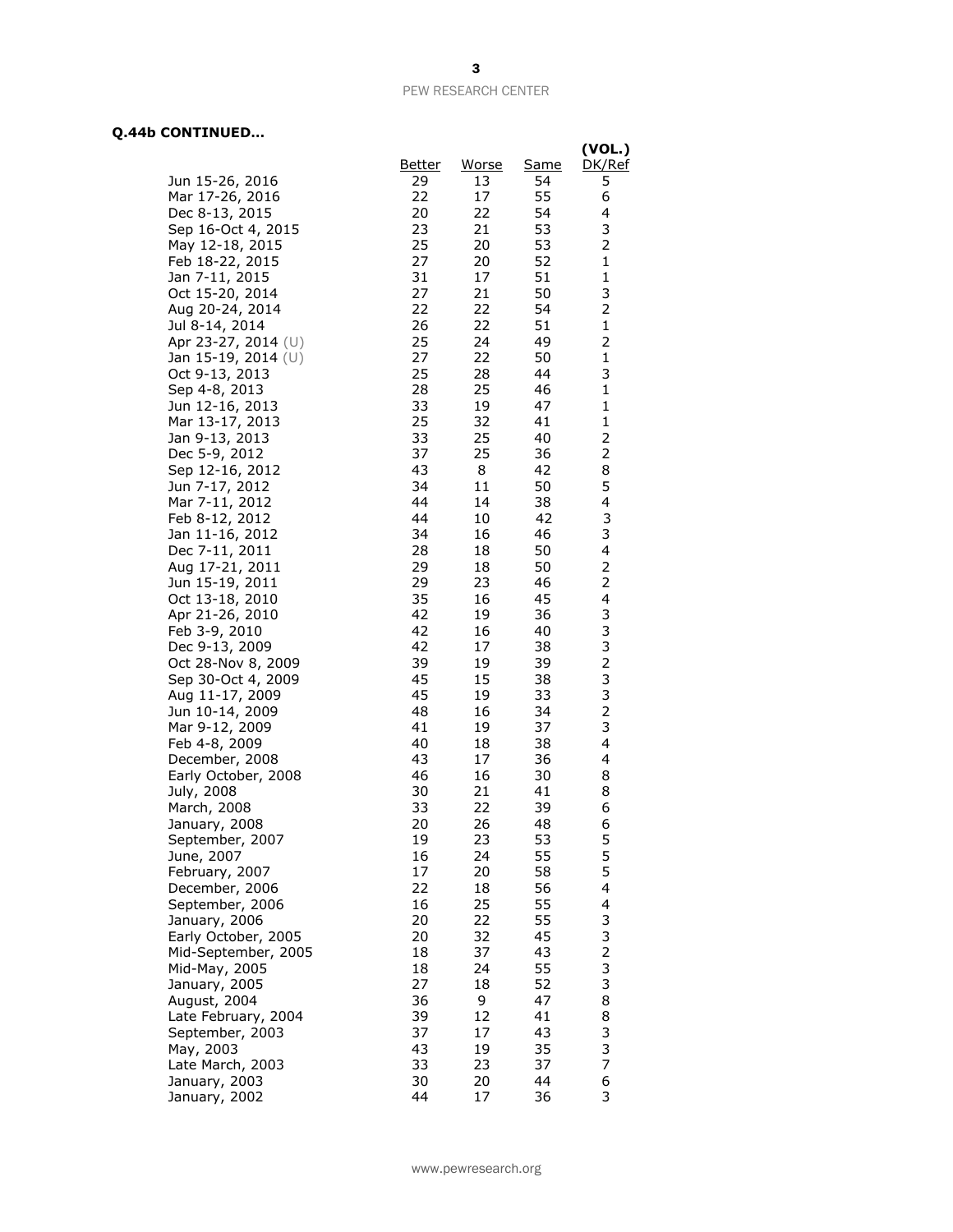# **Q.44b CONTINUED…**

|                               | Better | Worse | Same | (VOL.)<br>DK/Ref |
|-------------------------------|--------|-------|------|------------------|
| Newsweek: January, 2001       | 18     | 33    | 44   | 5                |
| June, 2000                    | 15     | 24    | 55   | 6                |
| Early October, 1998 (RVs)     | 16     | 22    | 57   | 5                |
| Early September, 1998         | 18     | 17    | 61   | 4                |
| May, 1990                     | 18     | 31    | 45   | 6                |
| February, 1989                | 25     | 22    | 49   | 4                |
| September, 1988 (RVs)         | 24     | 16    | 51   | 9                |
| May, 1988                     | 24     | 20    | 46   | 10               |
| January, 1988                 | 22     | 26    | 45   |                  |
| Newsweek: January, 1984 (RVs) | 35     | 13    | 49   | 3                |
|                               |        |       |      |                  |

## **RANDOMIZE Q.44a/Q.44b BLOCK WITH Q.45a/Q.45b BLOCK ASK ALL:**

Thinking about your personal finances ...

Q.45a How would you rate your own personal financial situation? Would you say you are in excellent shape, good shape, only fair shape or poor shape financially?

|                     |                  |      | Only        |      | (VOL.)         |
|---------------------|------------------|------|-------------|------|----------------|
|                     | <b>Excellent</b> | Good | <u>fair</u> | Poor | DK/Ref         |
| Sep 18-24, 2018     | 11               | 38   | 36          | 14   | 2              |
| Mar 7-14, 2018      | 11               | 39   | 32          | 17   | $\mathbf 1$    |
| Oct 25-30, 2017     | 9                | 39   | 33          | 18   | 1              |
| Nov 30-Dec 5, 2016  | 9                | 37   | 33          | 19   | 1              |
| Oct 20-25, 2016     | 10               | 37   | 37          | 15   | 1              |
| Jun 15-26, 2016     | 10               | 36   | 37          | 15   | 1              |
| Dec 8-13, 2015      | 8                | 35   | 39          | 17   | $\mathbf{1}$   |
| May 12-18, 2015     | 8                | 35   | 37          | 19   | 1              |
| Jan 7-11, 2015      | 7                | 35   | 37          | 21   | $\mathbf{1}$   |
| Aug 20-24, 2014     | 8                | 34   | 36          | 21   | $\mathbf{1}$   |
| Apr 23-27, 2014 (U) | 6                | 31   | 39          | 23   | 1              |
| Jan 15-19, 2014 (U) | 6                | 34   | 38          | 22   | 1              |
| Dec 3-8, 2013 $(U)$ | 6                | 34   | 40          | 19   | $\mathbf{1}$   |
| Jun 12-16, 2013     | 7                | 33   | 39          | 20   | $\mathbf{1}$   |
| Mar 13-17, 2013     | 6                | 32   | 41          | 21   | $\mathbf{1}$   |
| Dec 5-9, 2012       | 7                | 32   | 38          | 22   | $\mathbf{1}$   |
| Oct 24-28, 2012     | 8                | 35   | 36          | 20   | 1              |
| Sep 12-16, 2012     | 8                | 35   | 36          | 20   | 1              |
| Jun 7-17, 2012      | 7                | 34   | 38          | 21   | 1              |
| Jan 11-16, 2012     | 6                | 29   | 42          | 22   | 1              |
| Dec 7-11, 2011      | 6                | 32   | 37          | 24   | $\mathbf{1}$   |
| Jun 15-19, 2011     | 5                | 33   | 40          | 21   | $\mathbf{1}$   |
| Mar 30-Apr 3, 2011  | 7                | 29   | 36          | 26   | 2              |
| Feb 2-7, 2011       | 7                | 29   | 41          | 22   | $\mathbf 1$    |
| Dec 1-5, 2010       | 5                | 30   | 40          | 23   | 2              |
| Oct 13-18, 2010     | 6                | 33   | 36          | 23   | $\mathbf 1$    |
| Aug 25-Sep 6, 2010  | 6                | 30   | 40          | 23   | $\mathbf{1}$   |
| Jun 3-6, 2010       | 6                | 32   | 38          | 20   | 4              |
| Mar 10-14, 2010     | 6                | 31   | 39          | 22   | 2              |
| Dec 9-13, 2009      | 7                | 28   | 39          | 24   | 2              |
| Oct 28-Nov 8, 2009  | 5                | 30   | 40          | 25   | $\mathbf{1}$   |
| Sep 30-Oct 4, 2009  | 6                | 32   | 38          | 22   | 1              |
| Aug 11-17, 2009     | 6                | 31   | 36          | 26   | $\overline{2}$ |
| Jun 10-14, 2009     | 6                | 32   | 39          | 22   | $\mathbf{1}$   |
| Feb 4-8, 2009       | 5                | 33   | 41          | 20   | $\mathbf 1$    |
| December, 2008      | 6                | 32   | 40          | 21   | $\mathbf 1$    |
| Early October, 2008 | 6                | 35   | 40          | 18   | 1              |
| July, 2008          | 9                | 33   | 37          | 19   | $\overline{2}$ |
| April, 2008         | 8                | 35   | 39          | 16   | $\overline{2}$ |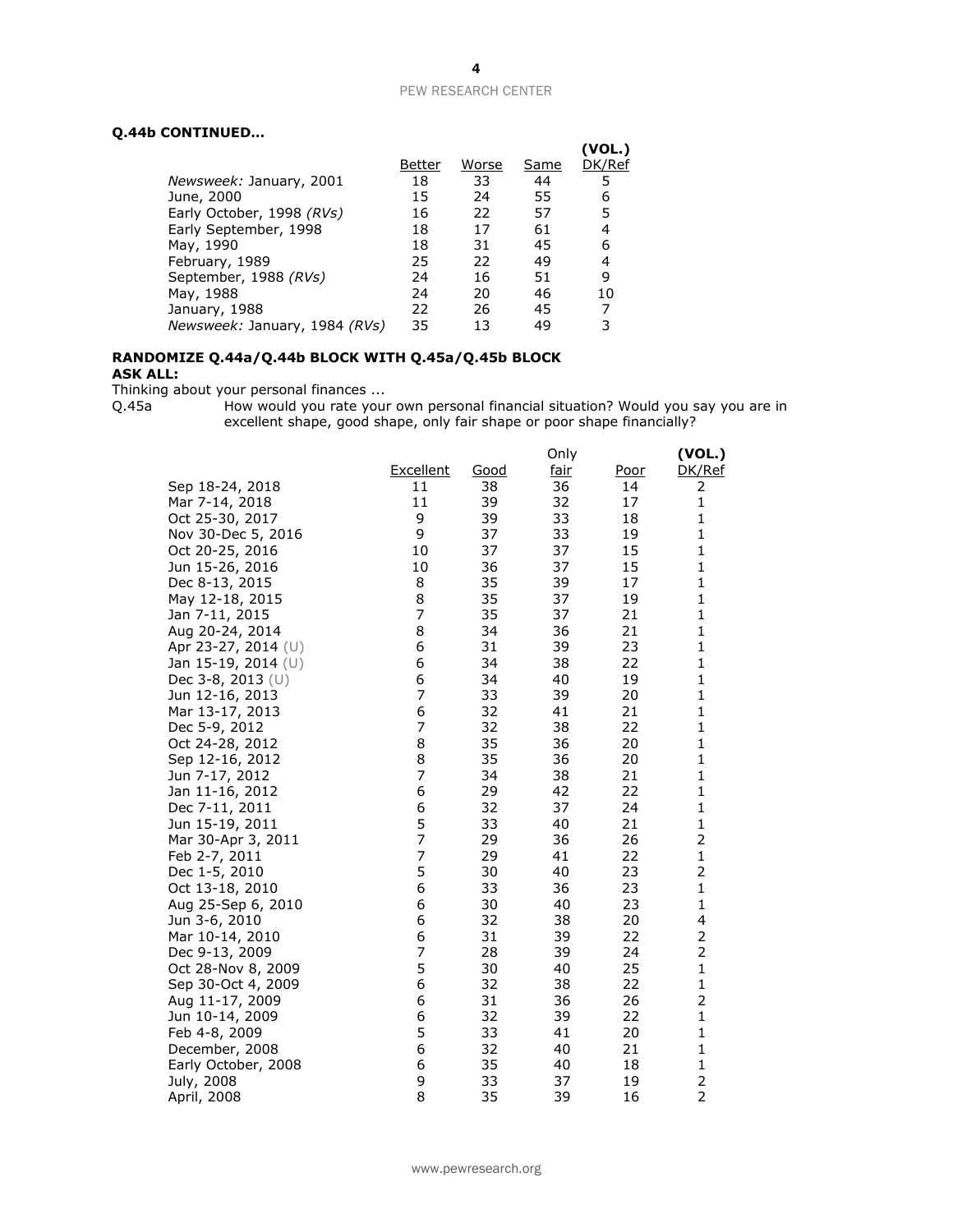# **Q.45a CONTINUED…**

|                          |                |      | Only |      | (VOL.)         |
|--------------------------|----------------|------|------|------|----------------|
|                          | Excellent      | Good | fair | Poor | DK/Ref         |
| March, 2008              | 8              | 39   | 34   | 17   | 2              |
| Early February, 2008     | 9              | 36   | 37   | 16   | $\overline{2}$ |
| January, 2008            | 10             | 39   | 34   | 15   | $\overline{2}$ |
| November, 2007           | 9              | 41   | 34   | 15   | $\mathbf{1}$   |
| September, 2007          | 10             | 38   | 34   | 16   | 2              |
| February, 2007           | 8              | 41   | 36   | 14   | $\mathbf{1}$   |
| December, 2006           | 8              | 40   | 35   | 16   | 1              |
| Late October, 2006       | 9              | 40   | 33   | 16   | 2              |
| March, 2006              | 9              | 39   | 36   | 15   | 1              |
| January, 2006            | $\overline{7}$ | 39   | 37   | 15   | 2              |
| Mid-May, 2005            | $\overline{7}$ | 37   | 39   | 16   | 1              |
| January, 2005            | 10             | 41   | 34   | 14   | 1              |
| August, 2004             | 9              | 42   | 34   | 14   | 1              |
| September, 2003          | 10             | 38   | 36   | 15   | $\mathbf{1}$   |
| Late March, 2003         | 10             | 43   | 31   | 12   | 4              |
| January, 2003            | 7              | 38   | 39   | 15   | 1              |
| Early October, 2002      | 7              | 39   | 37   | 16   | $\mathbf{1}$   |
| June, 2002               | 5              | 40   | 37   | 16   | 2              |
| Late September, 2001     | $\overline{7}$ | 40   | 37   | 14   | 2              |
| June, 2001               | 6              | 38   | 39   | 16   | 1              |
| June, 2000               | 9              | 43   | 35   | 11   | $\overline{c}$ |
| August, 1999             | 6              | 43   | 41   | 9    | $\mathbf{1}$   |
| May, 1997                | 7              | 43   | 38   | 11   | 1              |
| September, 1996 (RVs)    | 8              | 47   | 34   | 10   | $\mathbf{1}$   |
| February, 1995           | 8              | 39   | 38   | 14   | 1              |
| March, 1994              | 5              | 41   | 40   | 13   | $\mathbf{1}$   |
| December, 1993           | 5              | 34   | 45   | 15   | $\mathbf{1}$   |
| U.S. News: January, 1993 | 4              | 33   | 46   | 16   | $\mathbf{1}$   |
| U.S. News: October, 1992 | 6              | 34   | 40   | 19   | 1              |
| U.S. News: August, 1992  | 5              | 30   | 47   | 17   | $\mathbf{1}$   |
| U.S. News: May, 1992     | 4              | 35   | 45   | 15   | $\mathbf 1$    |
| U.S. News: January, 1992 | 4              | 32   | 45   | 18   | 1              |

# **RANDOMIZE Q.44a/Q.44b BLOCK WITH Q.45a/Q.45b BLOCK ASK ALL:**

Q.45b Over the course of the next year, do you think the financial situation of you and your family will improve a lot, improve some, get a little worse or get a lot worse? **(VOL.)**

|                     |              |         |              |           | ( VOL. ) |        |
|---------------------|--------------|---------|--------------|-----------|----------|--------|
|                     | Improve      | Improve | Get a        | Get a lot | Stay the | (VOL.) |
|                     | <u>a lot</u> | some    | little worse | worse     | same     | DK/Ref |
| Sep 18-24, 2018     | 15           | 53      | 13           | 4         | 12       | 3      |
| Mar 7-14, 2018      | 14           | 58      | 13           | 4         | 10       | 2      |
| Oct 25-30, 2017     | 13           | 51      | 17           | 6         | 11       | 3      |
| Nov 30-Dec 5, 2016  | 13           | 49      | 13           | 5         | 15       | 4      |
| Oct 20-25, 2016     | 10           | 50      | 14           | 5         | 13       | 7      |
| Jun 15-26, 2016     | 12           | 54      | 12           | 4         | 13       | 5      |
| Dec 8-13, 2015      | 9            | 53      | 17           | 6         | 14       | 2      |
| May 12-18, 2015     | 11           | 52      | 13           | 7         | 16       | 1      |
| Jan 7-11, 2015      | 11           | 56      | 14           | 5         | 12       | 2      |
| Aug 20-24, 2014     | 10           | 56      | 15           | 5         | 11       | 3      |
| Apr 23-27, 2014 (U) | 8            | 51      | 19           | 8         | 12       | 3      |
| Jan 15-19, 2014 (U) | 10           | 50      | 17           | 6         | 14       | 2      |
| Jun 12-16, 2013     | 12           | 51      | 18           |           | 11       | 2      |
| Mar 13-17, 2013     | 8            | 52      | 19           | 9         | 10       | 2      |
| Dec 5-9, 2012       | 9            | 50      | 18           | 8         | 13       | 2      |
| Sep 12-16, 2012     | 12           | 54      | 11           | 4         | 11       | 7      |
| Jun 7-17, 2012      | 10           | 53      | 15           | 5         | 14       | 4      |
| Jan 11-16, 2012     | 10           | 50      | 18           |           | 11       | 3      |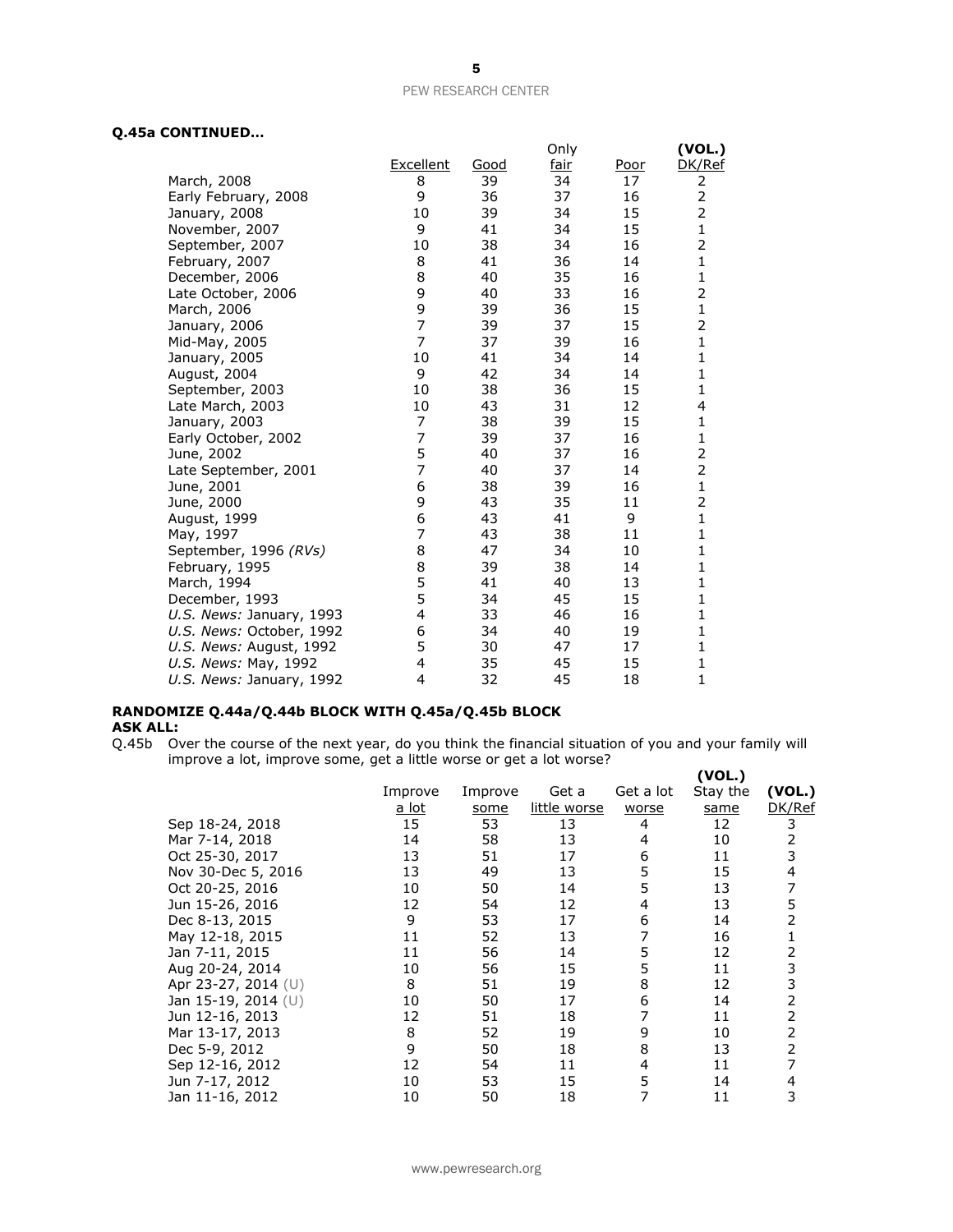| Q.45b CONTINUED          |                |         |              |                         | (VOL.)   |                          |
|--------------------------|----------------|---------|--------------|-------------------------|----------|--------------------------|
|                          | Improve        | Improve | Get a        | Get a lot               | Stay the | (VOL.)                   |
|                          | a lot          | some    | little worse | worse                   | same     | DK/Ref                   |
| Dec 7-11, 2011           | 9              | 49      | 17           | 5                       | 15       | 4                        |
| Jun 15-19, 2011          | 7              | 49      | 21           | $\overline{7}$          | 13       | 3                        |
| Mar 30-Apr 3, 2011       | $\overline{7}$ | 44      | 23           | 10                      | 13       | 3                        |
| Dec 1-5, 2010            | $\overline{7}$ | 49      | 20           | 6                       | 14       | 4                        |
| Oct 13-18, 2010          | 9              | 48      | 16           | 6                       | 17       | 5                        |
| Mar 10-14, 2010          | 9              | 52      | 15           | 8                       | 12       | 4                        |
| Dec 9-13, 2009           | 9              | 44      | 19           | 8                       | 15       | 4                        |
| Oct 28-Nov 8, 2009       | 6              | 50      | 19           | 8                       | 13       | $\overline{\mathbf{4}}$  |
| Sep 30-Oct 4, 2009       | 10             | 49      | 17           | 6                       | 13       | $\overline{\mathcal{A}}$ |
| Aug 11-17, 2009          | 8              | 47      | 17           | 8                       | 15       | 5                        |
| Jun 10-14, 2009          | 9              | 54      | 17           | 7                       | 9        | 4                        |
| Feb 4-8, 2009            | $\overline{7}$ | 47      | 22           | $\overline{7}$          | 13       | 4                        |
| December, 2008           | $\overline{7}$ | 49      | 21           | 6                       | 13       | 4                        |
| Early October, 2008      | 8              | 51      | 20           | 6                       | 9        | 6                        |
| July, 2008               | 7              | 44      | 21           | $\overline{7}$          | 14       | $\overline{\phantom{a}}$ |
| March, 2008              | 10             | 45      | 20           | $\overline{7}$          | 13       | 5                        |
| January, 2008            | 11             | 49      | 16           | 6                       | 14       | 4                        |
| September, 2007          | $10\,$         | 52      | 14           | 4                       | 16       | $\overline{\mathbf{4}}$  |
| February, 2007           | 11             | 52      | 12           | 3                       | 19       | 3                        |
| December, 2006           | 10             | 57      | 13           | 3                       | 14       | 3                        |
| January, 2006            | 10             | 51      | 14           | 5                       | 16       | $\overline{\mathbf{4}}$  |
| Mid-May, 2005            | 10             | 51      | 15           | 5                       | 15       | $\overline{\mathbf{4}}$  |
| January, 2005            | 10             | 54      | 14           | 4                       | 15       | 3                        |
| August, 2004             | 13             | 57      | 9            | 3                       | 12       | 6                        |
| September, 2003          | 11             | 53      | 15           | $\overline{\mathbf{4}}$ | 14       | 3                        |
| Late March, 2003         | 12             | 51      | 15           | 4                       | 11       | 7                        |
| January, 2003            | 9              | 51      | 18           | 5                       | 13       | 4                        |
| Early October, 2002      | 10             | 54      | 13           | 5                       | 12       | 6                        |
| June, 2002               | 11             | 55      | 15           | $\overline{\mathbf{4}}$ | 11       | 4                        |
| January, 2002            | 12             | 53      | 15           | 5                       | 11       | $\overline{\mathbf{4}}$  |
| Late September, 2001     | 9              | 46      | 16           | 4                       | 17       | 8                        |
| June, 2001               | 11             | 52      | 15           | $\overline{\mathbf{4}}$ | 14       | 4                        |
| January, 2001            | 11             | 46      | 18           | 9                       | 12       | 4                        |
| January, 1999            | 17             | 55      | 7            | 3                       | 14       | $\overline{\mathbf{4}}$  |
| May, 1997                | 12             | 56      | 10           | $\overline{2}$          | 17       | 3                        |
| February, 1995           | 11             | 53      | 13           | 3                       | 17       | 3                        |
| March, 1994              | 10             | 57      | 11           | 3                       | 16       | 3                        |
| U.S. News: October, 1992 | 9              | 51      | 14           | 3                       | 15       | 8                        |
| U.S. News: August, 1992  | 6              | 50      | 20           | 5                       | 14       | 5                        |
| U.S. News: May, 1992     | 8              | 49      | 22           | 4                       | 13       | $\overline{\mathbf{4}}$  |
| U.S. News: January, 1992 | 9              | 46      | 19           | 5                       | 16       | 5                        |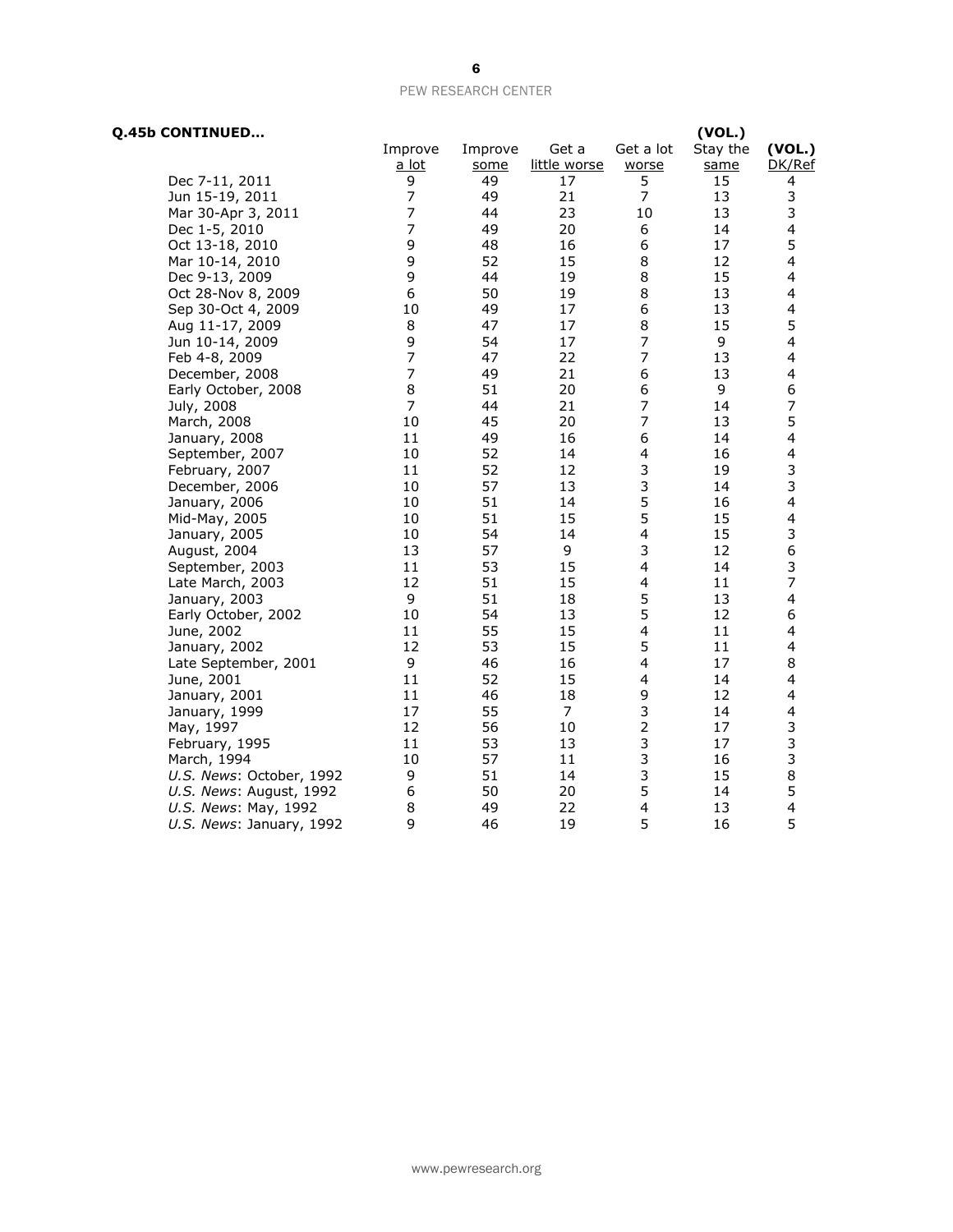## **ASK ALL:**

As you may know, it has been 10 years since the 2008 financial crisis…

Q.46 Thinking about the U.S. economic system in general, do you think it is **[READ AND RANDOMIZE]**?

|                                          | Feb 18-22 | Sep 4-8                       |
|------------------------------------------|-----------|-------------------------------|
|                                          | 2015      | 2013                          |
| More secure today than it was before the |           |                               |
| 2008 economic crisis                     | 34        | 33                            |
| No more secure today than it was before  |           |                               |
| the 2008 economic crisis                 | 63        | 63                            |
| Don't know/Refused (VOL.)                | 4         | 4                             |
|                                          |           | <b>TREND FOR COMPARISON:2</b> |

#### **NO QUESTIONS 47-49, 52-57, 60-63, 67-72, 80-82, 85-92, 94-95**

## **QUESTIONS 50-51, 58-59, 83, 93, 96-97 PREVIOUSLY RELEASED**

## **QUESTIONS 64-66, 73-79, 84, 98-100 HELD FOR FUTURE RELEASE**

## **ASK ALL:**

PARTY In politics TODAY, do you consider yourself a Republican, Democrat, or independent? **ASK IF INDEP/NO PREF/OTHER/DK/REF (PARTY=3,4,5,9):**

PARTYLN As of today do you lean more to the Republican Party or more to the Democratic Party?

|                      |            |          |                        | (VOL.)         | (VOL.)       |                |            |      |
|----------------------|------------|----------|------------------------|----------------|--------------|----------------|------------|------|
|                      |            |          |                        | No             | Other        | (VOL.)         | Lean       | Lean |
|                      | Republican | Democrat | Independent preference |                | party        | DK/Ref         | <b>Rep</b> | Dem  |
| Sep 18-24, 2018      | 25         | 32       | 37                     | 3              | 1            | 2              | 15         | 18   |
| Jun 5-12, 2018       | 25         | 31       | 38                     | 3              | 1            | $\overline{2}$ | 15         | 18   |
| Apr 25-May 1, 2018   | 27         | 28       | 38                     | $\overline{4}$ | $\mathbf{1}$ | $\overline{2}$ | 14         | 19   |
| Mar 7-14, 2018       | 26         | 28       | 41                     | 3              | $\ast$       | 1              | 17         | 18   |
| Jan 10-15, 2018      | 26         | 33       | 34                     | 3              | 1            | 3              | 12         | 18   |
| Nov 29-Dec 4, 2017   | 20         | 32       | 40                     | 4              | $\mathbf{1}$ | 3              | 13         | 19   |
| Oct 25-30, 2017      | 22         | 32       | 41                     | $\frac{3}{3}$  | $\mathbf{1}$ | $\overline{2}$ | 17         | 19   |
| Jun 8-Jul 9, 2017    | 25         | 31       | 39                     |                | $\mathbf{1}$ | $\overline{2}$ | 16         | 18   |
| <b>Yearly Totals</b> |            |          |                        |                |              |                |            |      |
| 2017                 | 23.6       | 31.4     | 39.4                   | 3.3            | .6           | 1.7            | 15.8       | 18.7 |
| 2016                 | 25.4       | 32.0     | 36.5                   | 3.4            | .5           | 2.2            | 14.6       | 17.0 |
| 2015                 | 23.7       | 30.4     | 40.1                   | 3.6            | .4           | 1.8            | 16.4       | 17.3 |
| 2014                 | 23.2       | 31.5     | 39.5                   | 3.1            | .7           | 2.0            | 16.2       | 16.5 |
| 2013                 | 23.9       | 32.1     | 38.3                   | 2.9            | .5           | 2.2            | 16.0       | 16.0 |
| 2012                 | 24.7       | 32.6     | 36.4                   | 3.1            | .5           | 2.7            | 14.4       | 16.1 |
| 2011                 | 24.3       | 32.3     | 37.4                   | 3.1            | .4           | 2.5            | 15.7       | 15.6 |
| 2010                 | 25.2       | 32.7     | 35.2                   | 3.6            | .4           | 2.8            | 14.5       | 14.1 |
| 2009                 | 23.9       | 34.4     | 35.1                   | 3.4            | .4           | 2.8            | 13.1       | 15.7 |
| 2008                 | 25.7       | 36.0     | 31.5                   | 3.6            | $\cdot$ 3    | 3.0            | 10.6       | 15.2 |
| 2007                 | 25.3       | 32.9     | 34.1                   | 4.3            | .4           | 2.9            | 10.9       | 17.0 |
| 2006                 | 27.8       | 33.1     | 30.9                   | 4.4            | .3           | 3.4            | 10.5       | 15.1 |
| 2005                 | 29.3       | 32.8     | 30.2                   | 4.5            | .3           | 2.8            | 10.3       | 14.9 |
| 2004                 | 30.0       | 33.5     | 29.5                   | 3.8            | .4           | 3.0            | 11.7       | 13.4 |
| 2003                 | 30.3       | 31.5     | 30.5                   | 4.8            | .5           | 2.5            | 12.0       | 12.6 |
| 2002                 | 30.4       | 31.4     | 29.8                   | 5.0            | .7           | 2.7            | 12.4       | 11.6 |
| 2001                 | 29.0       | 33.2     | 29.5                   | 5.2            | .6           | 2.6            | 11.9       | 11.6 |

 $\frac{1}{2}$ 

In February 2015 and September 2013, question was worded: "Thinking about the U.S. economic system in general, compared with before the 2008 financial crisis, do you think the U.S. economic system is **[READ AND RANDOMIZE]**?"